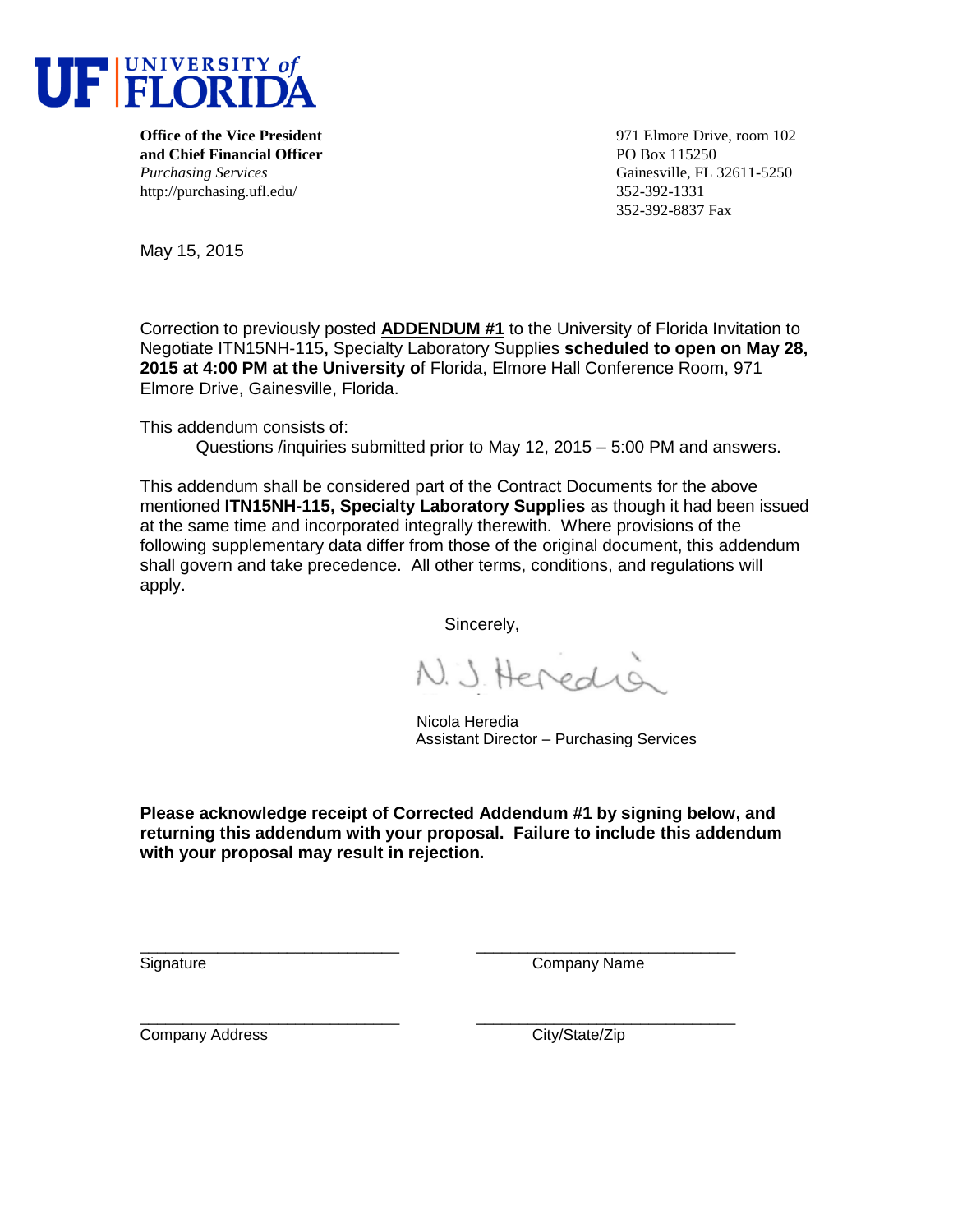## **University of Florida (UF) Questions/Response**

- **1. Will the bid recipients also become hosted vendors on MyUFmarket?** UF has a prime supplier, and we would not be looking to enable companies that would routinely compete with the prime in the consumables arena. Our goal is to enable strategic vendors in MyUFmarket, particularly those providing unique products.
- **2. How many vendors would be accepted as contractual secondary suppliers?**

We don't have a limit on the number of vendors we contract with. The mission of the contract is to help the research on campus by making it easier for the products needed to be obtained.

- **3. Can we make any changes to the ITN document? For example in the Invitation document page 11 in section 2.5.4 regarding new product introductions you ask if we have new products to introduce that we do that monthly. This is difficult for companies, can we change this schedule?** Please include that change, and the suggested timing, in tab 10 of the response document. Section 2.1 Method of Award specifies that the acceptance of terms and conditions is one of the evaluation criteria for this ITN.
- **4. Section 2.5.2, Price List, will you entertain any offers that do not include a fixed list price firm for any period of time?** List price does not need to be locked for the entire duration of the contract, but we will be looking for a verifiable discount from list. Section 2.1 Method of Award specifies that the acceptance of terms and conditions is one of the evaluation criteria for this ITN.
- **5. Section 4.2.9, Attention to Terms and Conditions - The last sentence states any Issues with the University terms and conditions should be detailed in Tab 11 of the response document. Does this mean requests of revisions/additions to the Proposal Terms and Conditions will be accepted?**

Any requested changes should be included in Tab 10 of your response document. These requested changes will be discussed during the negotiation phase of the ITN process. Section 2.1 Method of Award specifies that the acceptance of terms and conditions is one of the evaluation criteria for this ITN.

**6. How should the complete product listing referenced in section 2.5.1 be supplied? Electronically or hard copy?**

Section 2.5 indicates that the pricing details and negotiations will be requested after the review of the initial ITN response document. This information is not required in the initial response. Further information will be provided at the same time as the request, and will depend on the initial product groups indicated on Attachment B.

**7. Does the information in section 4.2.12 Collusion Prohibited, prevent any dialog with distribution partners?** No, distribution of products is an internal decision made by each individual company.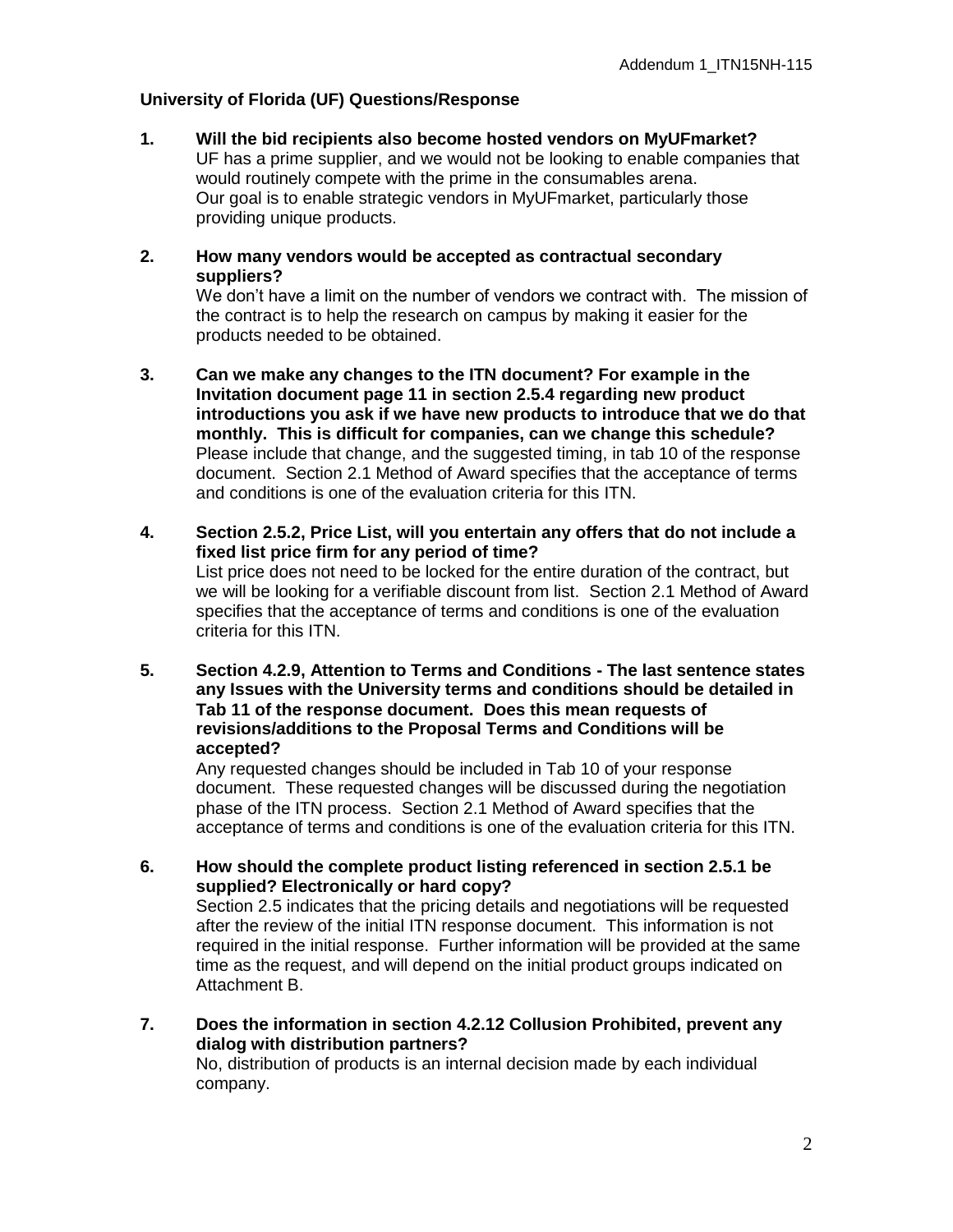**8. How can we get a better understanding of the reporting requirements referenced in section 6.10?** The reports required will be dependent in the actual product groupings that are

being provided to UF, and will be discussed in more detail in the negotiation phase of the ITN.

**9. Where can I find attachment B that is mentioned in section 4.1.1 and Tab 9 of the document?**

Attachment B can be found on our website, with the ITN document <http://www.purchasing.ufl.edu/vendors/schedule.asp>

**10. Attachment B includes sequencing as a product grouping. Is this a service, or the reagents for sequencing?**

This product grouping refers to the sequencing service.

**11. Should we return the entire ITN or only the signed certification of proposal?**

Provided the signature and all necessary information is included in the response that is all that is required. There is an equal opportunity question that will need a response in section 6.8 of the document.

**12. Section 4.2.11 Authority to Negotiate indicates a Tab 12 of the response document, however a Tab 12 is not mentioned in section 4.1.1 response format. Where should this information be included?**

There is an error in section 4.2.11 – this information should be included in tab 1.

**13. Section 6.27 Protection of Property, how does this refer to us?**

All vendors that come onto UF campus are expected to guard against damage to the University, and are responsible for any damage that they cause. As stated in section 6.26 all vendors are expected to maintain valid insurance as required, and to provide such insurance documentation to UF Purchasing Services.

**14. What is Vantage Point Logistics?** Vantage Point Logistics (VPL) is a third-party freight company. When an order is

shipped to UF, the VPL shipping account number is used, and VPL will then issue the invoice to UF for payment. An alternative to VPL would be free freight or flat rates of freight.

**15. The University of Florida being a public university, how will UF guard against public access of discounts or the terms of agreement between UF and secondary suppliers?**

We are a public institution and any information we hold is subject to public disclosure. If any information provided can be defended as proprietary and/or trade secret, and is marked as such in your response document (see section 4.2.18), under Florida law we do not have to disclose it.

**16. If our company has multiple divisions – a Life Science group and an Analytical group for example, must we provide one proposal?** If your company has multiple divisions we would prefer a corporate level contractual relationship with all of those divisions. If that is difficult, then we can work in the best way for the benefit of UF.